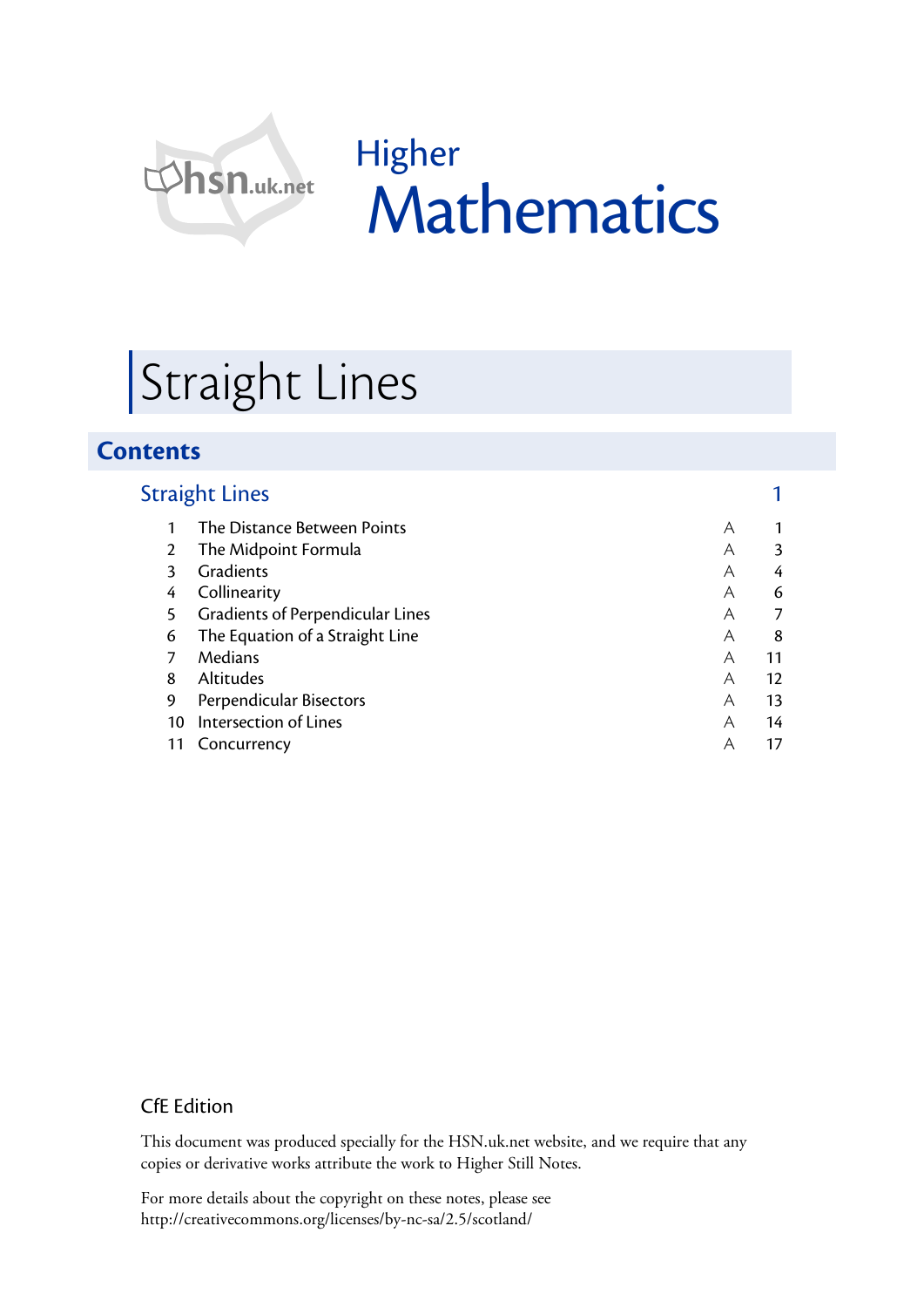# Straight Lines

# **1 The Distance Between Points** And Apple **A**

# Points on Horizontal or Vertical Lines

It is relatively straightforward to work out the distance between two points which lie on a line parallel to the *x*- or *y*-axis.

$$
\begin{array}{c}\ny \\
\hline\n\left(x_1, y_1\right) & \left(x_2, y_2\right) \\
\hline\n0 & x\n\end{array}
$$

In the diagram to the left, the points  $(x_1, y_1)$  and  $(x_2, y_2)$  lie on a line parallel to the *x*-axis, i.e.  $y_1 = y_2$ .

The distance between the points is simply the difference in the *x*-coordinates, i.e.  $d = x_2 - x_1$  where  $x_2 > x_1$ .

In the diagram to the left, the points  $(x_1, y_1)$  and  $(x_2, y_2)$  lie on a line parallel to the *y*-axis, i.e.  $x_1 = x_2$ .

The distance between the points is simply the difference in the *y*-coordinates, i.e.  $d = y_2 - y_1$  where  $y_2 > y_1$ .

## **EXAMPLE**

O

1. Calculate the distance between the points  $(-7, -3)$  and  $(16, -3)$ .

*x*

The distance is  $16 - (-7)$ 

 $(x_1, y_1)$ 

 $\int_{1}^{y}$   $(x_2, y_2)$ 

*d*

 $= 16 + 7$  $= 23$  units.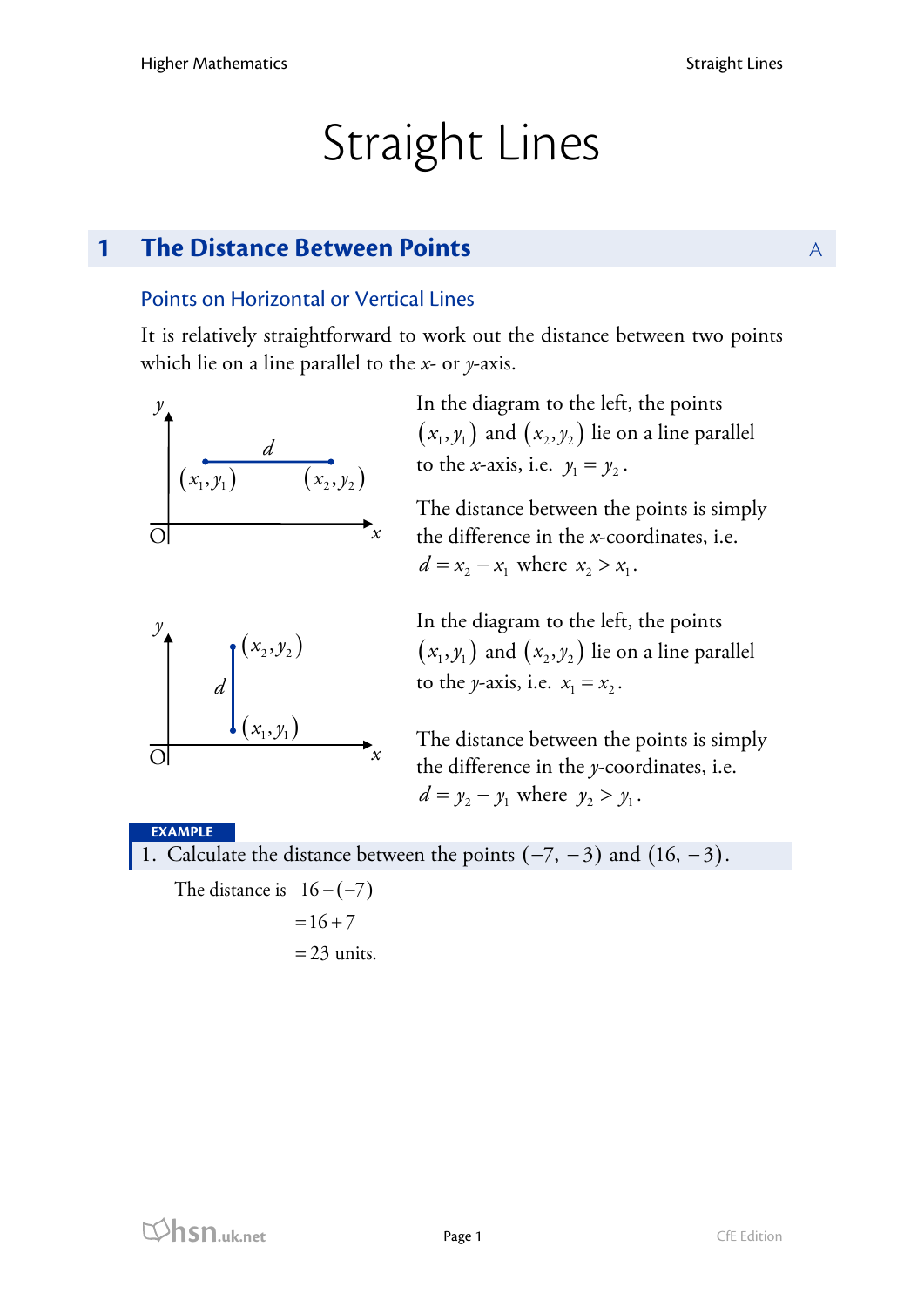# The Distance Formula

The distance formula gives us a method for working out the length of the straight line between *any* two points. It is based on Pythagoras's Theorem.



**Note** The " $y_2 - y_1$ " and " $x_2 - x_1$ " come from the method above.

The **distance** *d* between the points  $(x_1, y_1)$  and  $(x_2, y_2)$  is  $d = \sqrt{(x_2 - x_1)^2 + (y_2 - y_1)^2}$  units.

### **EXAMPLES**

2. A is the point  $(-2, 4)$  and  $B(3, 1)$ . Calculate the length of the line AB.

The length is 
$$
\sqrt{(x_2 - x_1)^2 + (y_2 - y_1)^2}
$$
  
=  $\sqrt{(3 - (-2))^2 + (1 - 4)^2}$   
=  $\sqrt{5^2 + (-3)^2}$   
=  $\sqrt{25 + 9}$   
=  $\sqrt{34}$  units.

3. Calculate the distance between the points  $\left(\frac{1}{2}, -\frac{15}{4}\right)$  and  $(-1, -1)$ .

The distance is 
$$
\sqrt{(x_2 - x_1)^2 + (y_2 - y_1)^2}
$$
  
\n
$$
= \sqrt{(-1 - \frac{1}{2})^2 + (-1 + \frac{15}{4})^2}
$$
\n
$$
= \sqrt{(-\frac{2}{2} - \frac{1}{2})^2 + (-\frac{4}{4} + \frac{15}{4})^2}
$$
\n
$$
= \sqrt{(-\frac{3}{2})^2 + (\frac{11}{4})^2}
$$
\n
$$
= \sqrt{\frac{9}{4} + \frac{121}{16}}
$$
\n
$$
= \sqrt{\frac{36}{16} + \frac{121}{16}}
$$
\n
$$
= \sqrt{\frac{157}{16}}
$$
\n
$$
= \frac{\sqrt{157}}{4} \text{ units.}
$$

### **Note**

You need to become confident working with fractions and surds – so practise!

**hsn.uk.net** Page 2 CfE Edition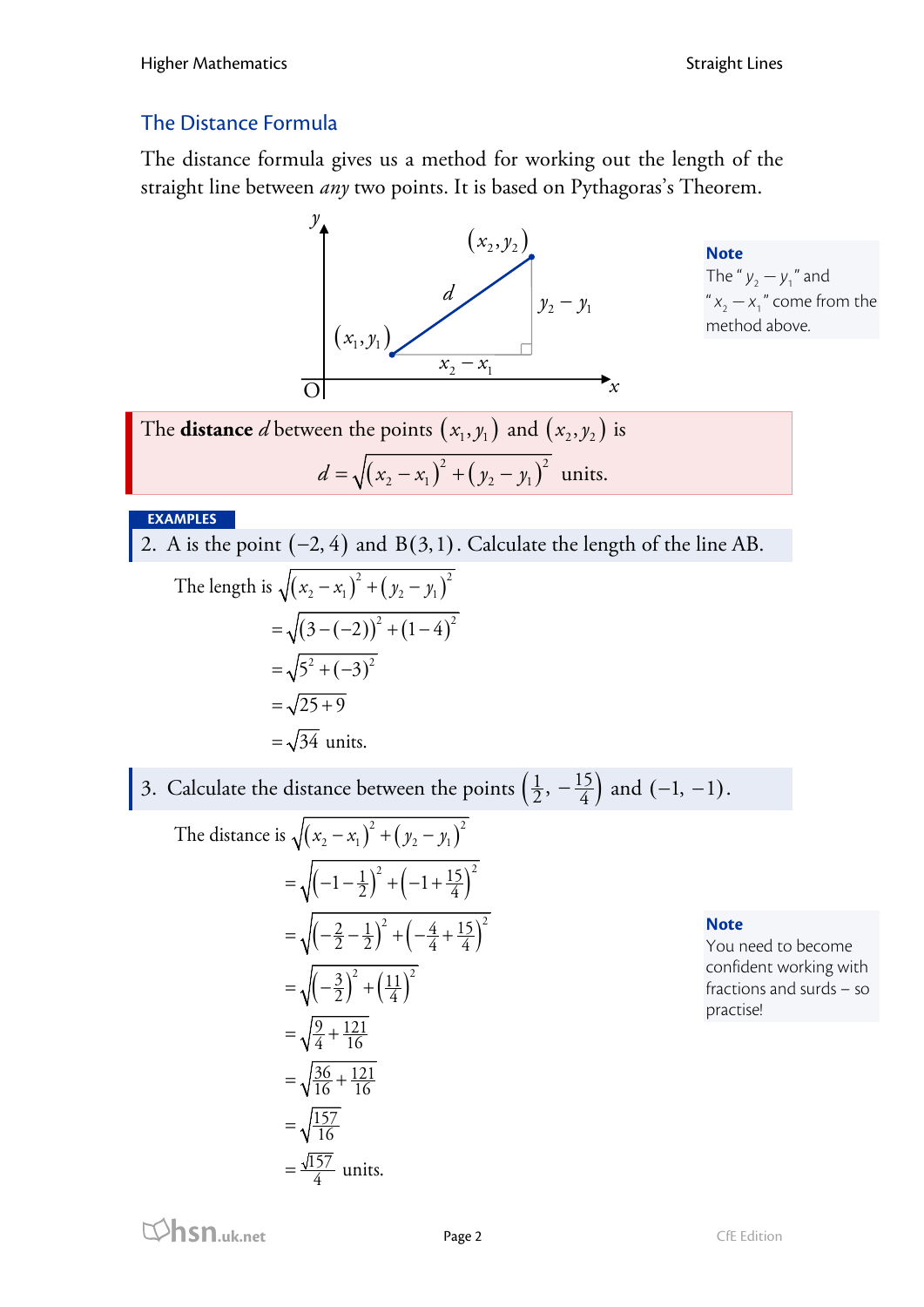# **2 The Midpoint Formula** A

The point half-way between two points is called their midpoint. It is calculated as follows.

The **midpoint** of 
$$
(x_1, y_1)
$$
 and  $(x_2, y_2)$  is  $\left(\frac{x_1 + x_2}{2}, \frac{y_1 + y_2}{2}\right)$ .

It may be helpful to think of the midpoint as the "average" of two points.

## **EXAMPLES**

1. Calculate the midpoint of the points  $(1, -4)$  and  $(7, 8)$ .

The midpoint is 
$$
\left(\frac{x_1 + x_2}{2}, \frac{y_1 + y_2}{2}\right)
$$
  
=  $\left(\frac{7 + 1}{2}, \frac{8 + (-4)}{2}\right)$   
=  $(4, 2)$ .

### **Note**

Simply writing "The midpoint is (4, 2)" would be acceptable in an exam.

2. In the diagram below,  $A(9, -2)$  lies on the circumference of the circle with centre  $C(17,12)$ , and the line AB is the diameter of the circle. Find the coordinates of B.



Since C is the centre of the circle and AB is the diameter, C is the midpoint of AB. Using the midpoint formula, we have:

$$
(17, 12) = \left(\frac{9+x}{2}, \frac{-2+y}{2}\right)
$$
 where B is the point  $(x, y)$ .

By comparing *x*- and *y*-coordinates, we have:

$$
\frac{9+x}{2} = 17 \qquad \text{and} \qquad \frac{-2+y}{2} = 12
$$
  
 
$$
9+x = 34 \qquad \qquad -2+y = 24
$$

$$
x = 25 \qquad \qquad y = 26.
$$

So B is the point  $(25, 26)$ .

**hsn.uk.net** Page 3 CfE Edition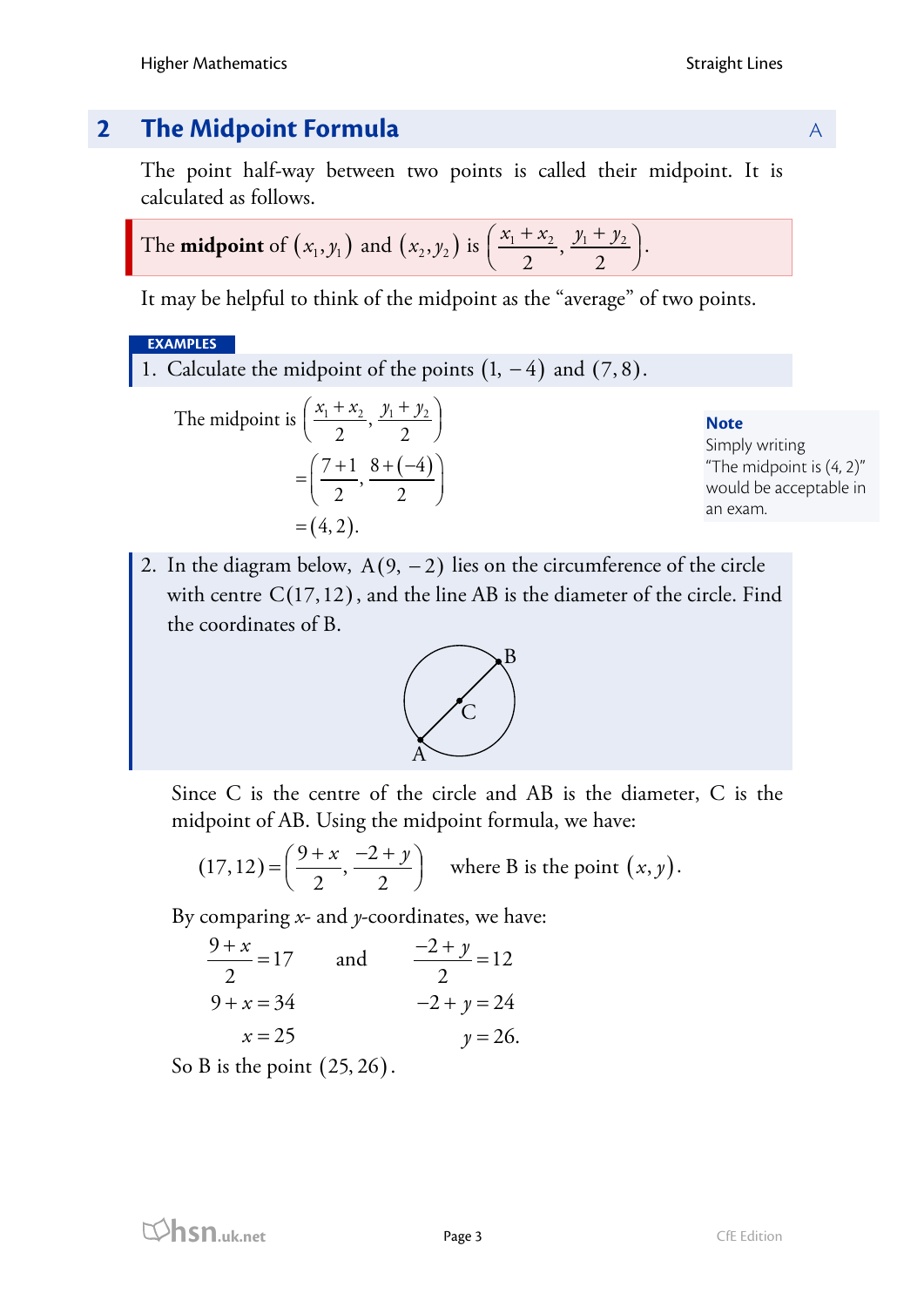# **3 Gradients** A

Consider a straight line passing through the points  $(x_1, y_1)$  and  $(x_2, y_2)$ :



 lines with positive gradients slope up, from left to right;



- lines parallel to the *x*-axis have a gradient of zero;
- lines with negative gradients slope down, from left to right;
- lines parallel to the *y*-axis have an undefined gradient.

We may also use the fact that:

Two distinct lines are said to be **parallel** when they have the same gradient (or when both lines are vertical).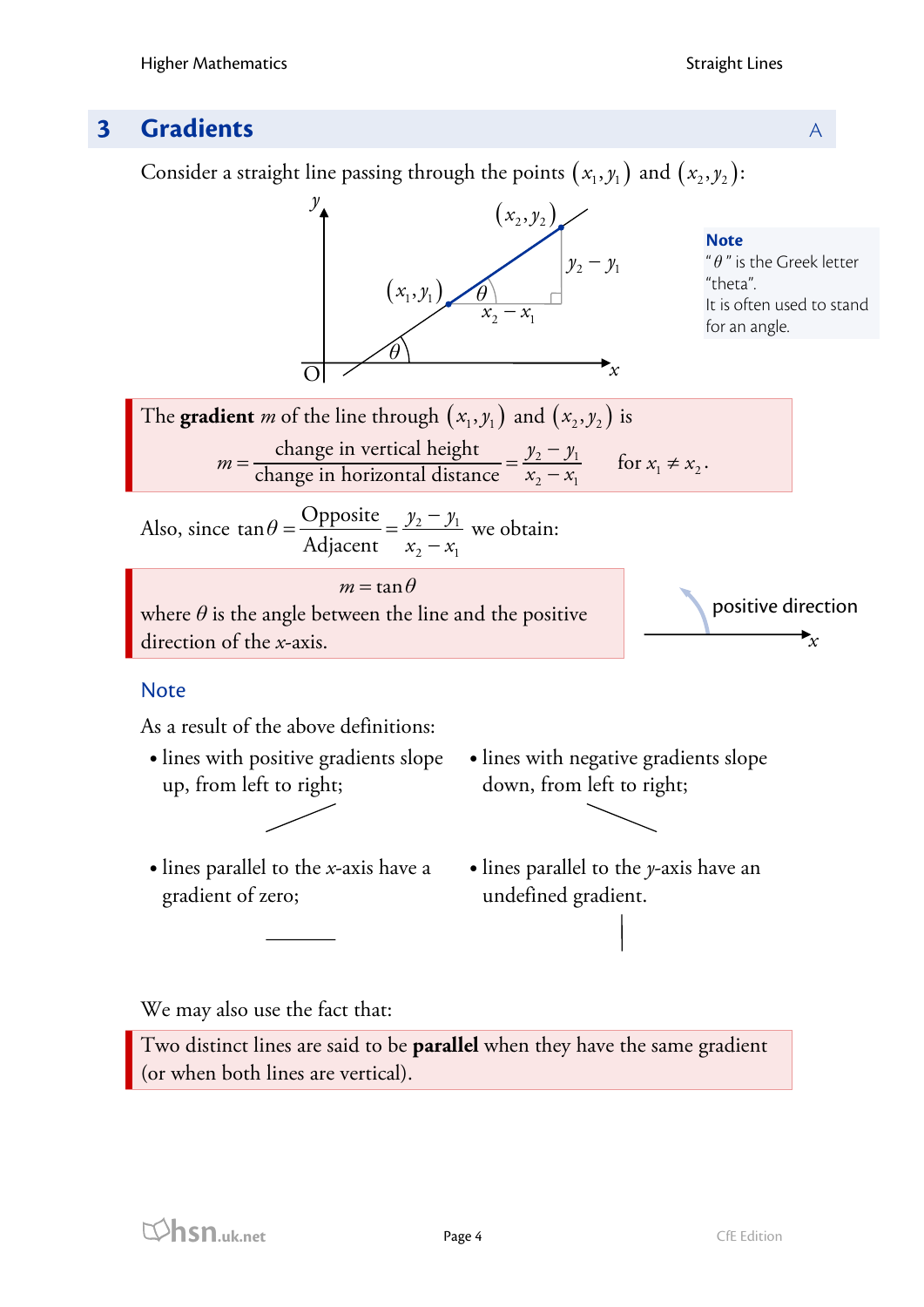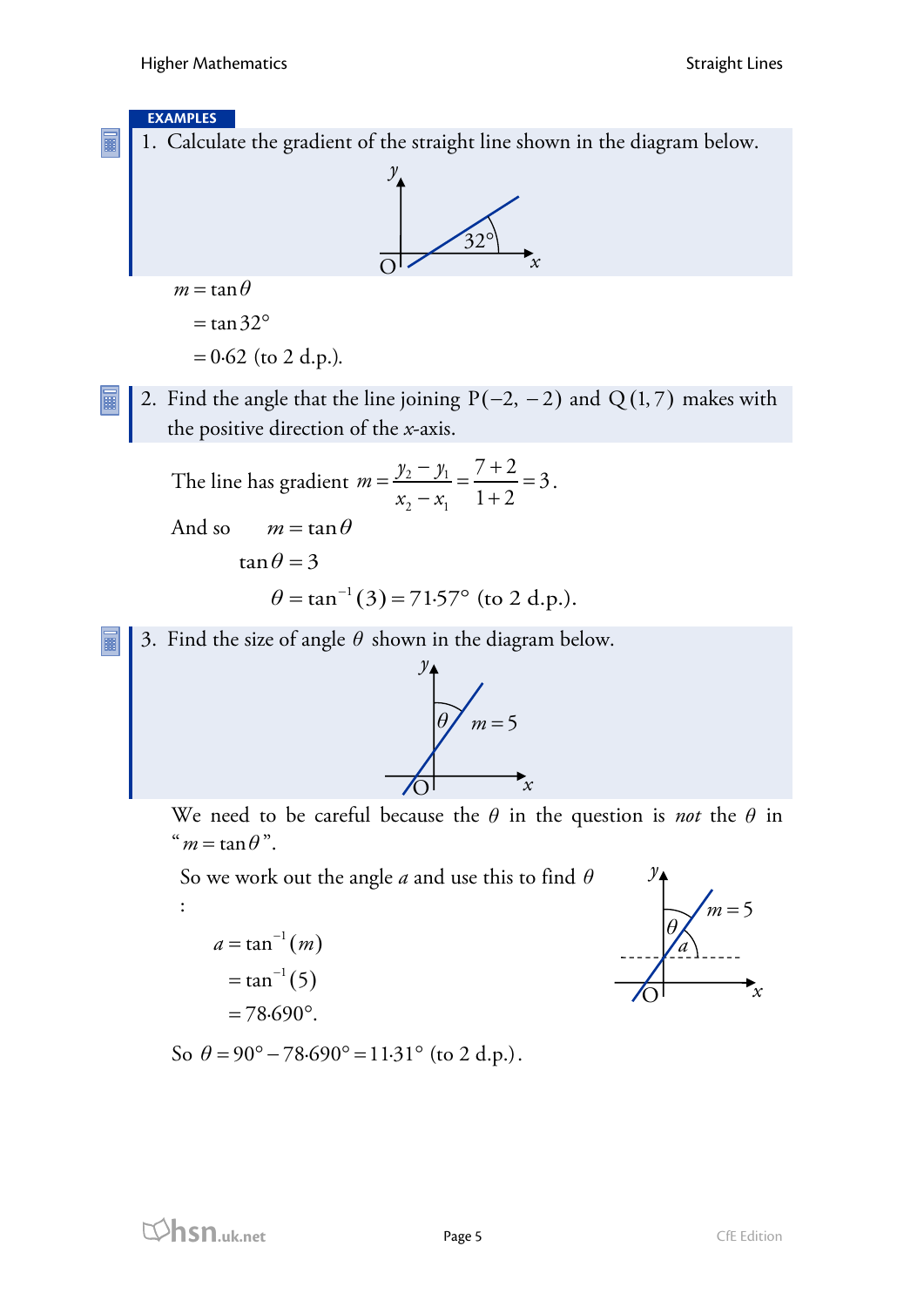# **4 Collinearity** A

Points which lie on the same straight line are said to be **collinear**.

To test if three points A, B and C are collinear we can:

- 1. Work out  $m_{AB}$ .
- 2. Work out  $m_{BC}$  (or  $m_{AC}$ ).
- 3. If the gradients from 1. and 2. are the same then A, B and C are collinear.



If the gradients are different then the points are not collinear.

$$
B_{\bullet} = m_{\text{BC}}
$$
  
\n
$$
m_{\text{AB}} = m_{\text{BC}} \text{ so } A, B \text{ and } C \text{ are not collinear.}
$$
  
\n
$$
A \bullet
$$

This test for collinearity can only be used in two dimensions.

## **EXAMPLES**

1. Show that the points 
$$
P(-6, -1)
$$
,  $Q(0, 2)$  and  $R(8, 6)$  are collinear.

$$
m_{\text{PQ}} = \frac{2 - (-1)}{0 - (-6)} = \frac{3}{6} = \frac{1}{2} \qquad m_{\text{QR}} = \frac{6 - 2}{8 - 0} = \frac{4}{8} = \frac{1}{2}
$$

Since  $m_{\text{PO}} = m_{\text{OR}}$  and Q is a common point, P, Q and R are collinear.

2. The points  $A(1, -1)$ ,  $B(-1, k)$  and  $C(5, 7)$  are collinear. Find the value of *k*.

Since the points are collinear  $m_{AB} = m_{AC}$ :

$$
\frac{k-(-1)}{-1-1} = \frac{7-(-1)}{5-1}
$$

$$
\frac{k+1}{-2} = \frac{8}{4}
$$

$$
k+1 = 2 \times (-2)
$$

$$
k = -5.
$$

**hsn.uk.net** Page 6 Page 6 CfE Edition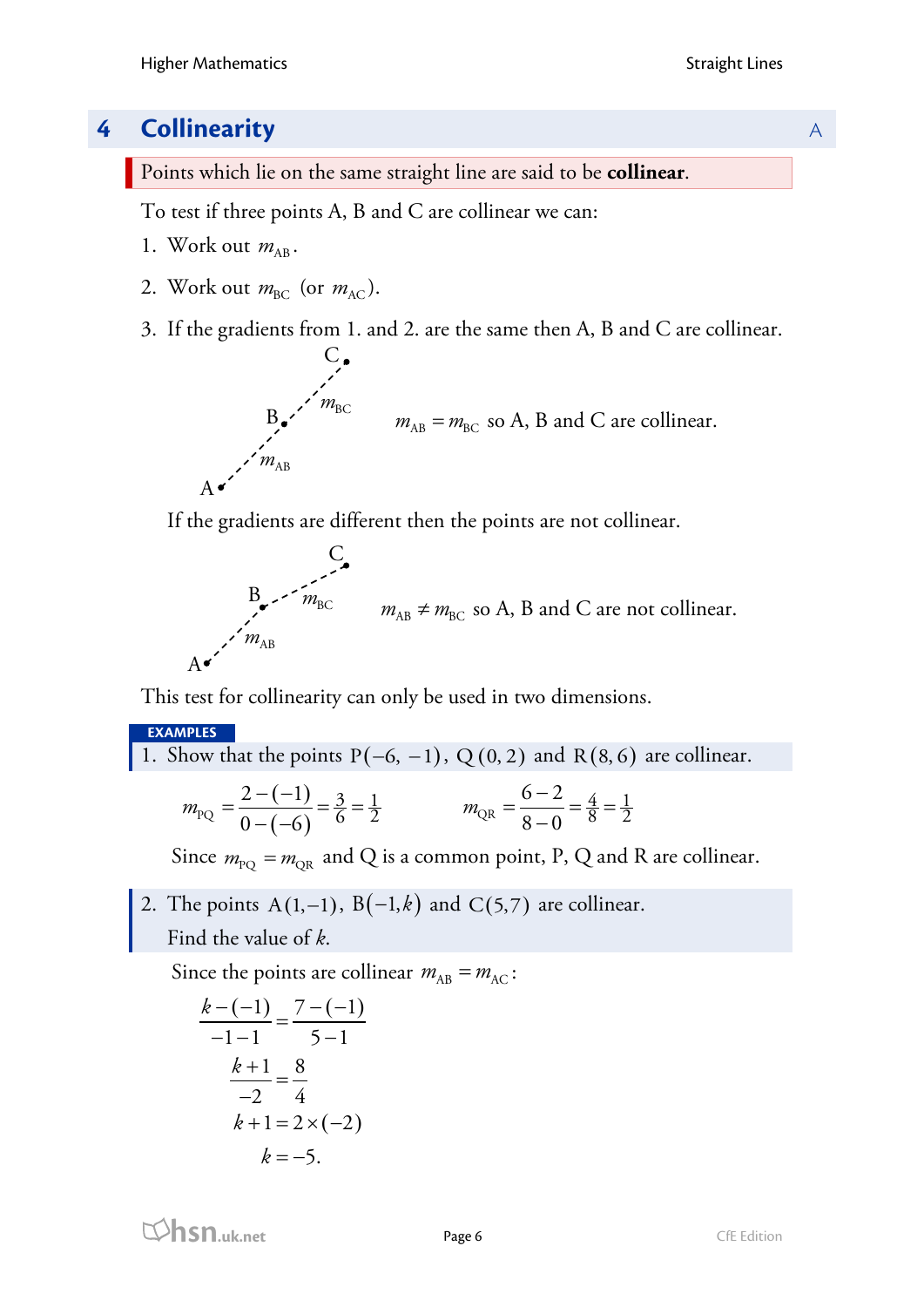# **5 Gradients of Perpendicular Lines** A

Two lines at right-angles to each other are said to be **perpendicular**.

If perpendicular lines have gradients *m* and *m*<sup>⊥</sup> then

$$
m \times m_{\perp} = -1.
$$

Conversely, if  $m \times m_{\perp} = -1$  then the lines are perpendicular.

The simple rule is: if you know the gradient of one of the lines, then the gradient of the other is calculated by inverting the gradient (i.e. "flipping" the fraction) and changing the sign. For example:

if 
$$
m = \frac{2}{3}
$$
 then  $m_{\perp} = -\frac{3}{2}$ .

Note that this rule *cannot* be used if the line is parallel to the *x*- or *y*-axis.

- If a line is parallel to the *x*-axis  $(m = 0)$ , then the perpendicular line is parallel to the *y*-axis – it has an undefined gradient.
- If a line is parallel to the *y*-axis then the perpendicular line is parallel to the *x*-axis – it has a gradient of zero.

**EXAMPLES**

1. Given that T is the point  $(1, -2)$  and S is  $(-4, 5)$ , find the gradient of a line perpendicular to ST.

$$
m_{\rm ST} = \frac{5 - (-2)}{-4 - 1} = -\frac{7}{5}
$$

So  $m_{\perp} = \frac{5}{7}$  since  $m_{ST} \times m_{\perp} = -1$ .

2. Triangle MOP has vertices  $M(-3, 9)$ , O(0, 0) and P(12, 4). Show that the triangle is right-angled.



Since  $m_{OM} \times m_{OP} = -1$ , OM is perpendicular to OP which means  $\triangle MOP$  is right-angled at O.

# **Note**

The converse of Pythagoras's Theorem could also be used here: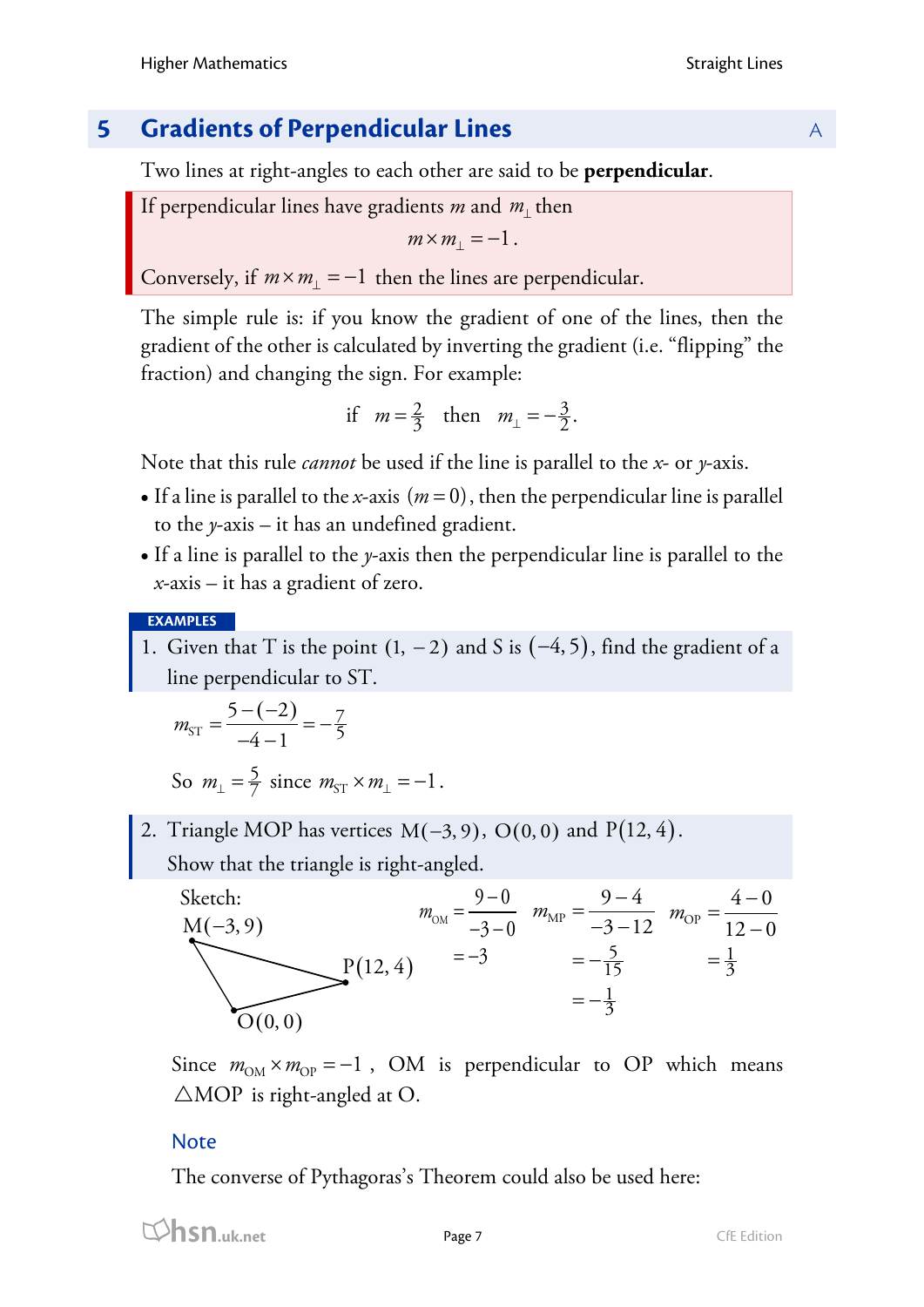$$
d_{\text{OP}}^2 = 12^2 + 4^2 = 160
$$
  
\n
$$
d_{\text{MP}}^2 = (12 - (-3))^2 + (4 - 9)^2
$$
  
\n
$$
d_{\text{OM}}^2 = (-3)^2 + 9^2 = 90
$$
  
\n
$$
= 15^2 + (-5)^2
$$
  
\n
$$
= 250.
$$

Since  $d_{\text{OP}}^2 + d_{\text{OM}}^2 = d_{\text{MP}}^2$ , triangle MOP is right-angled at O.

# **6 The Equation of a Straight Line** A

To work out the equation of a straight line, we need to know two things: the gradient of the line, and a point which lies on the line.

The straight line through the point  $(a, b)$  with gradient *m* has the equation  $y - b = m(x - a)$ .

Notice that if we have a point  $(0, c)$  – the *y*-axis intercept – then the equation becomes  $y = mx + c$ . You should already be familiar with this form.

It is good practice to rearrange the equation of a straight line into the form

$$
ax + by + c = 0
$$

where *a* is positive. This is known as the general form of the equation of a straight line.

## Lines Parallel to Axes



If a line is parallel to the *x*-axis (i.e.  $m = 0$ ), its equation is  $y = c$ .

If a line is parallel to the *y*-axis (i.e. *m* is undefined), its equation is  $x = k$ .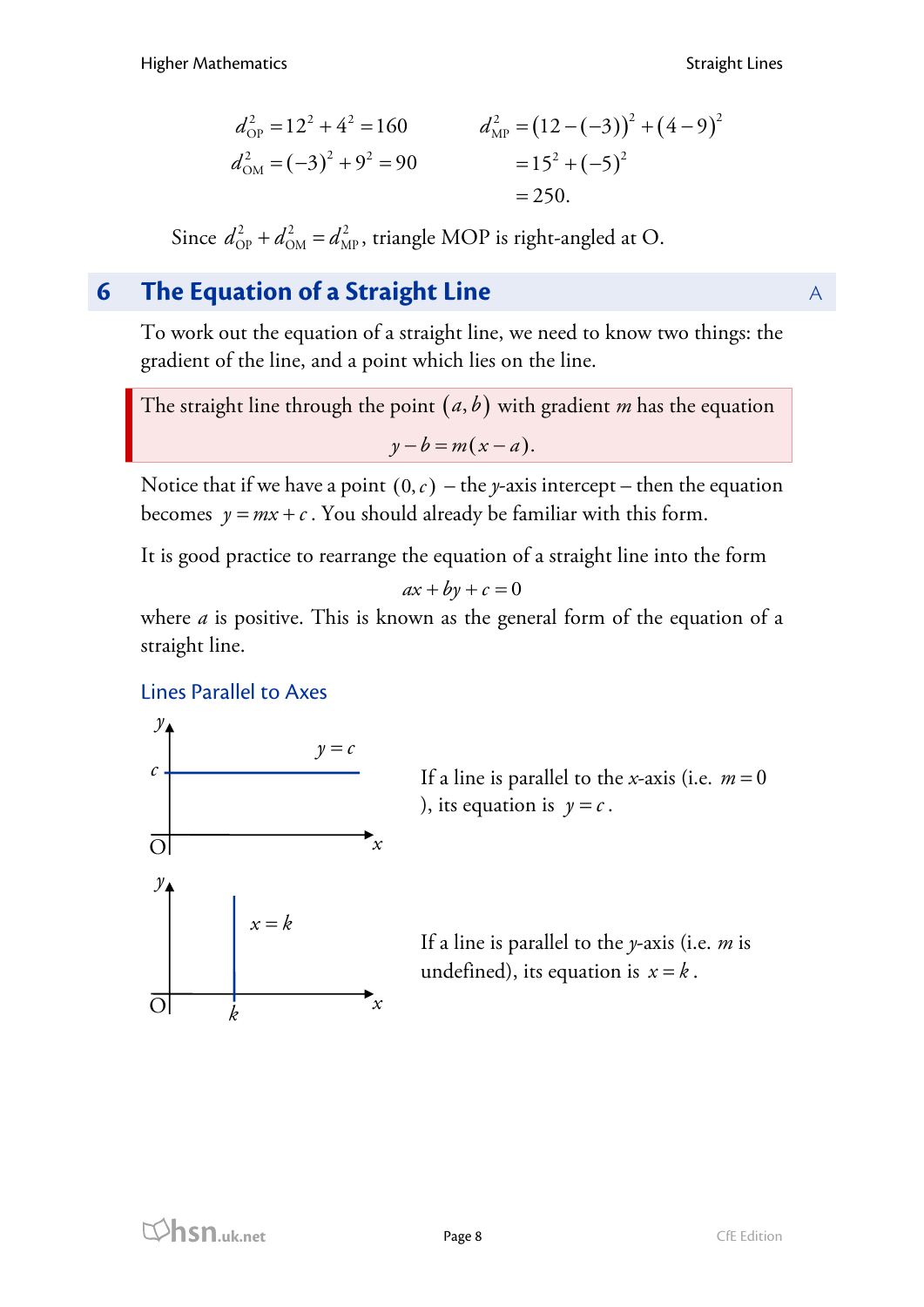### **EXAMPLES**

1. Find the equation of the line with gradient  $\frac{1}{3}$  passing through the point  $(3, -4)$ .

$$
y-b=m(x-a)
$$
  
y-(-4) =  $\frac{1}{3}$ (x-3) (x3)  
3y+12=x-3  
3y=x-15  
x-3y-15=0.

**Note**

It is usually easier to multiply out the fraction before expanding the brackets.

2. Find the equation of the line passing through  $A(3, 2)$  and  $B(-2,1)$ .

To work out the equation, we must first find the gradient of the line AB:

$$
m_{AB} = \frac{y_2 - y_1}{x_2 - x_1}
$$
  
= 
$$
\frac{2 - 1}{3 - (-2)} = \frac{1}{5}.
$$

Now we have a gradient, and can use this with one of the given points:

$$
y-b=m(x-a)
$$
  
y-2= $\frac{1}{5}$ (x-3) using A(3,2) and  $m_{AB} = \frac{1}{5}$   
5y-10=x-3  
5y=x+7  
-5y+7=0.

3. Find the equation of the line passing through  $\left(-\frac{3}{5}, 4\right)$  and  $\left(-\frac{3}{5}, 5\right)$ .

The gradient is undefined since the *x*-coordinates are equal.

So the equation of the line is  $x = -\frac{3}{5}$ .

 $\mathcal{X}$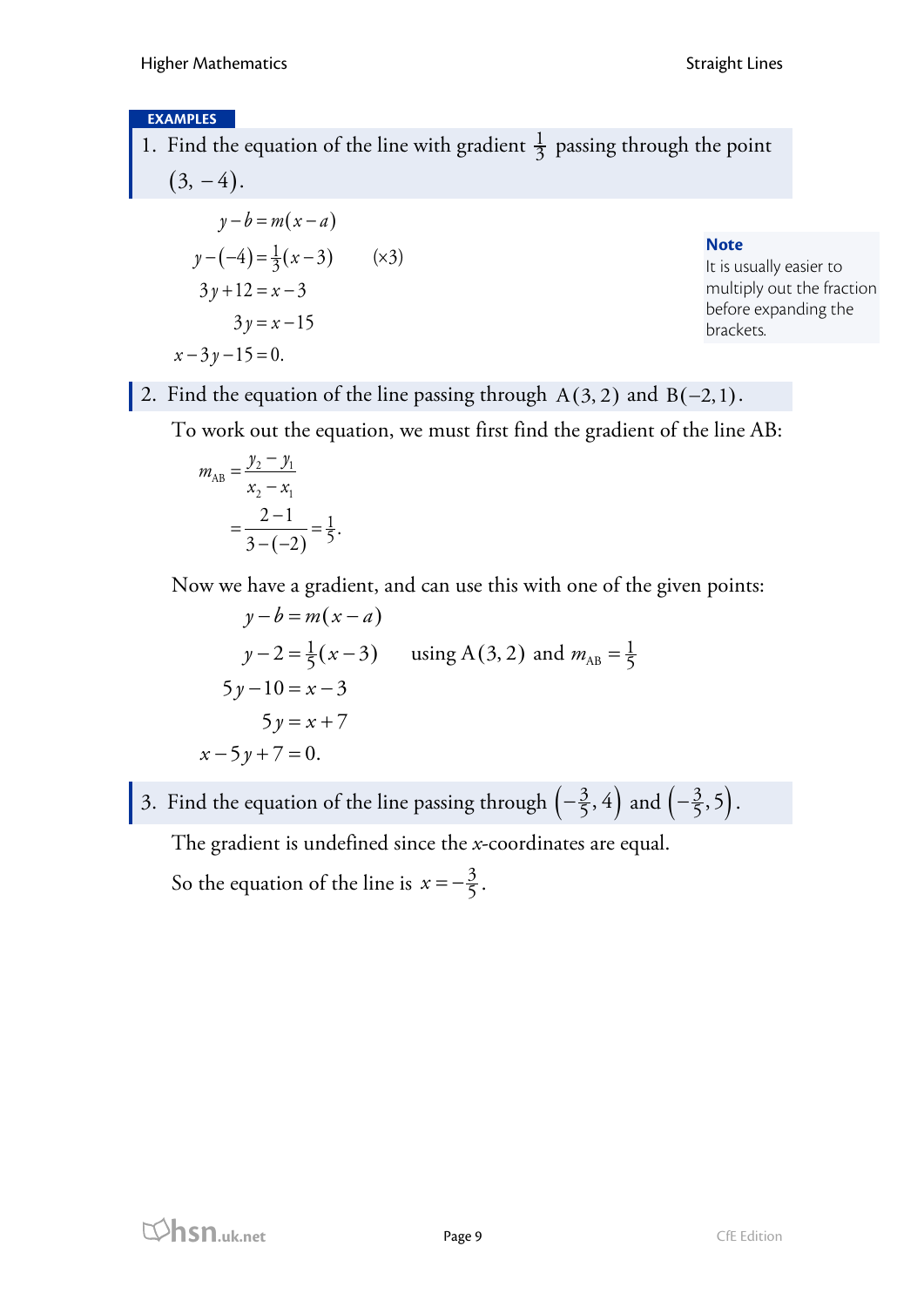# Extracting the Gradient

You should already be familiar with the following fact.

```
The line with equation y = mx + c has gradient m.
```
It is important to remember that you must rearrange the equation into this form *before* extracting the gradient.

### **EXAMPLES**

4. Find the gradient of the line with equation  $3x + 2y + 4 = 0$ .

We have to rearrange the equation:

$$
3x + 2y + 4 = 0
$$
  

$$
2y = -3x - 4
$$
  

$$
y = -\frac{3}{2}x - 2.
$$

So the gradient is  $-\frac{3}{2}$ .

5. The line through points A(3, -3) and B has equation  $5x - y - 18 = 0$ . Find the equation of the line through A which is perpendicular to AB.

First, find the gradient of AB:

$$
5x - y - 18 = 0
$$

$$
y = 5x - 18.
$$

So  $m_{AB} = 5$  and  $m_{\perp} = -\frac{1}{5}$ . Therefore the equation is:

$$
y+3 = -\frac{1}{5}(x-3)
$$
  
\n
$$
5y+15 = -(x-3)
$$
  
\n
$$
5y+15 = -x+3
$$
  
\n
$$
x+5y+12 = 0.
$$

**html**<br> **hsn.uk.net** Page 10 Page 10 CfE Edition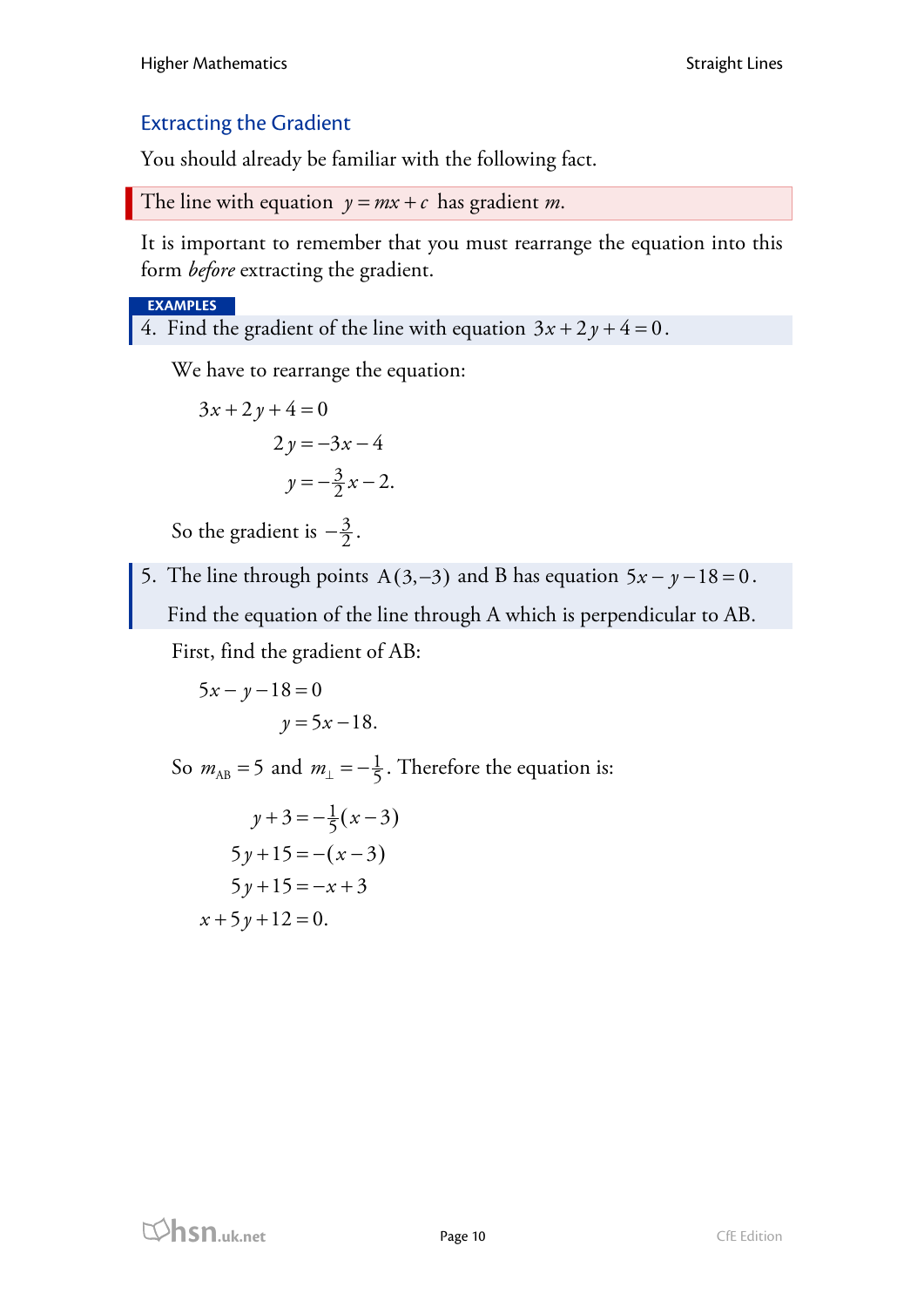# **7 Medians** A

A **median** of a triangle is a line through a vertex and the midpoint of the opposite side.



BM is a median of  $\triangle$ ABC.

The standard process for finding the equation of a median is shown below.

**EXAMPLE** Triangle ABC has vertices  $A(4, -9)$ , B(10, 2) and  $C(4, -4)$ . Find the equation of the median from A.

Start with a sketch:



*Step 1* Calculate the midpoint of the relevant line.

Using B(10, 2) and C(4, -4):  
\n
$$
M = \left(\frac{10+4}{2}, \frac{2+(-4)}{2}\right)
$$
\n
$$
= \left(\frac{14}{2}, \frac{-2}{2}\right)
$$
\n
$$
= (7, -1).
$$

## *Step 2*

Calculate the gradient of the line between the midpoint and the opposite vertex.

*Step 3*

Find the equation using this gradient and either of the two points used in Step 2.

Using 
$$
A(4, -9)
$$
 and  $M(7, -1)$ :

$$
m_{AM} = \frac{y_2 - y_1}{x_2 - x_1}
$$
  
= 
$$
\frac{-1 - (-9)}{7 - 4} = \frac{8}{3}.
$$

Using A(4, -9) and 
$$
m_{AD} = \frac{8}{3}
$$
:  
\n $y - b = m(x - a)$   
\n $y + 9 = \frac{8}{3}(x - 4)$  (×3)  
\n $3y + 27 = 8x - 32$   
\n $3y = 8x - 59$   
\n $8x - 3y - 59 = 0$ .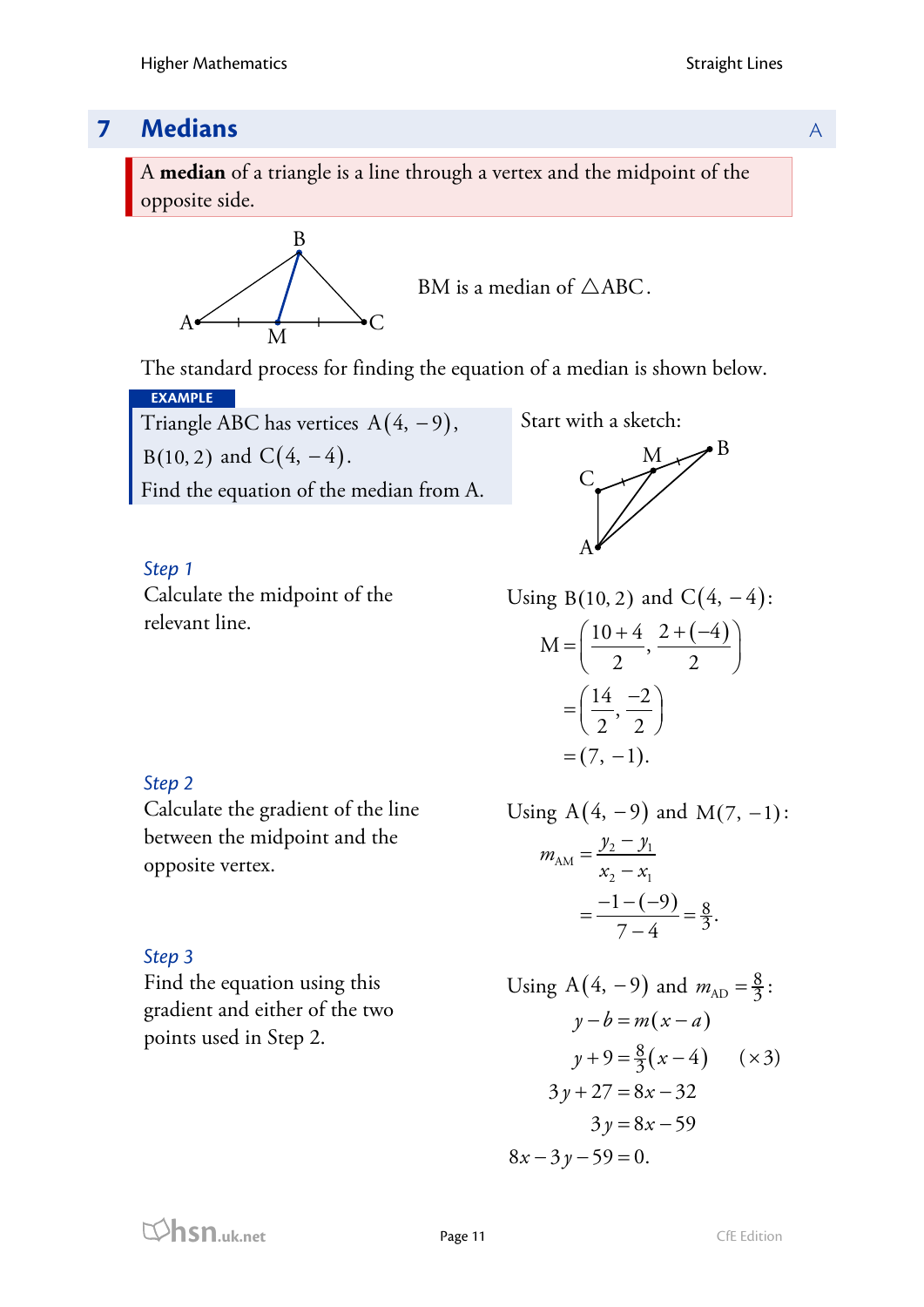# **8 Altitudes** A

An **altitude** of a triangle is a line through a vertex, perpendicular to the opposite side.



BD is an altitude of  $\triangle ABC$ .

The standard process for finding the equation of an altitude is shown below.

**EXAMPLE** Triangle ABC has vertices  $A(3, -5)$ ,  $B(4, 3)$  and  $C(-7, 2)$ . Find the equation of the altitude from A.





# *Step 1*

Calculate the gradient of the side which is perpendicular to the altitude.

Using B 4, 3 ( ) and C 7, 2 (− ):

$$
m_{\text{BC}} = \frac{y_2 - y_1}{x_2 - x_1} = \frac{2 - 3}{-7 - 4} = \frac{1}{11}.
$$

## *Step 2*

Calculate the gradient of the altitude using  $m \times m_1 = -1$ .

## *Step 3*

Find the equation using this gradient and the point that the altitude passes through.

Using 
$$
m_{BC} \times m_{AD} = -1
$$
:  
\n $m_{AD} = -11$ .

Using A(3, -5) and 
$$
m_{AD} = -11
$$
:  
\n $y - b = m(x - a)$   
\n $y + 5 = -11(x - 3)$   
\n $y = -11x + 28$   
\n $11x + y - 28 = 0$ .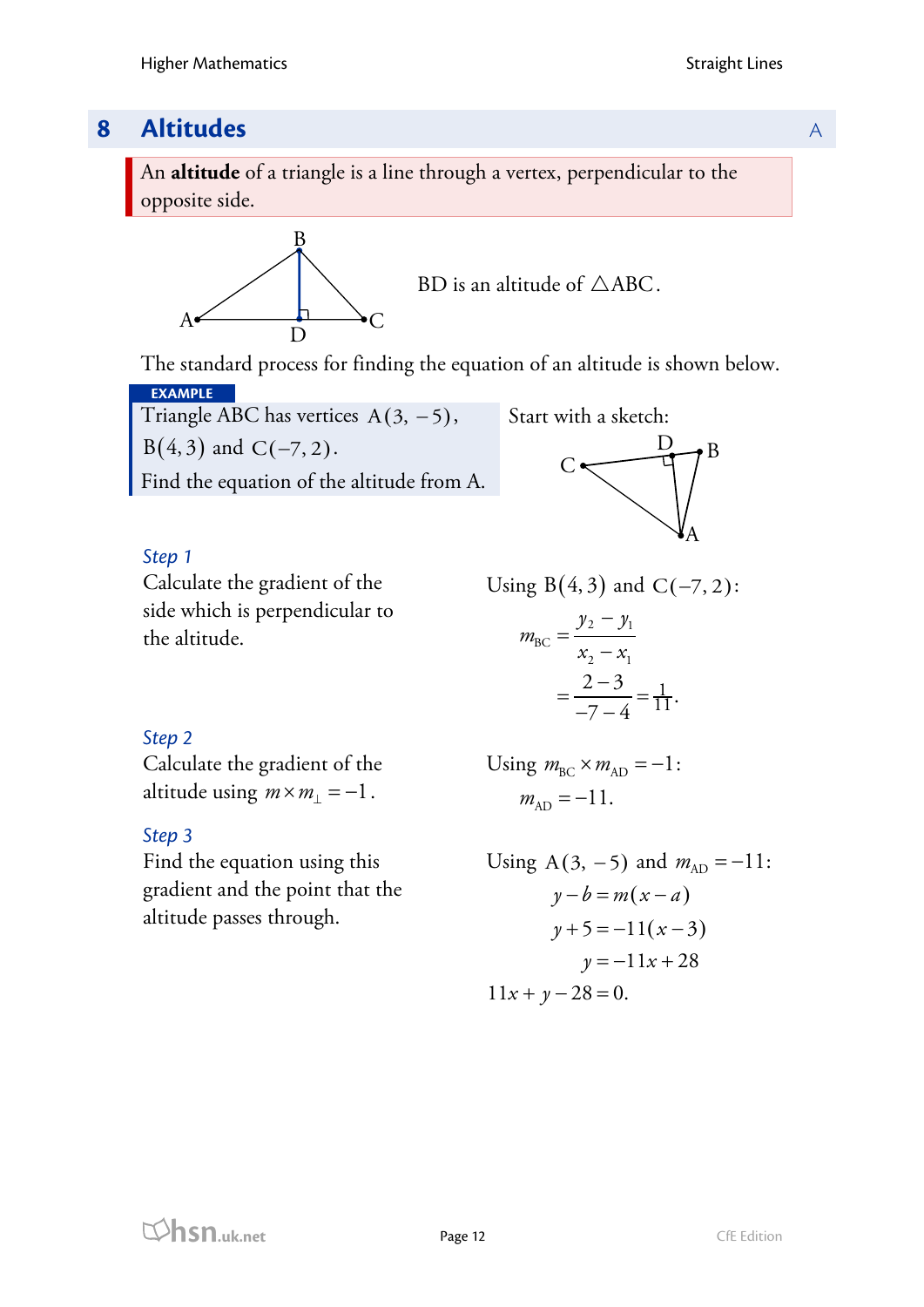

A **perpendicular bisector** is a line which cuts through the midpoint of a line segment at right-angles.



The standard process for finding the equation of a perpendicular bisector is shown below.

### **EXAMPLE**

A is the point  $(-2,1)$  and B is the point  $(4, 7)$ . Find the equation of the

perpendicular bisector of AB.

### *Step 1*

Calculate the midpoint of the line segment being bisected.



Using A(-2, 1) and B(4, 7):  
\nMidpoint<sub>AB</sub> = 
$$
\left(\frac{-2+4}{2}, \frac{1+7}{2}\right)
$$
  
\n= (1, 4).

## *Step 2*

*Step 3*

Calculate the gradient of the line used in Step 1, then find the gradient of its perpendicular bisector using  $m \times m_1 = -1$ .

Find the equation of the

gradient from Step 2.

perpendicular bisector using the point from Step 1 and the

Using A(-2,1) and B(4,7):  
\n
$$
m_{AB} = \frac{7-1}{4-(-2)}
$$
\n
$$
= \frac{6}{6}
$$
\n
$$
= 1.
$$

 $m_1 = -1$  since  $m_{AB} \times m_1 = -1$ .

Using (1, 4) and 
$$
m_{\perp} = -1
$$
:  
\n $y - b = m(x - a)$   
\n $y - 4 = -(x - 1)$   
\n $y = -x + 1 + 4$   
\n $y = -x + 5$   
\n $x + y - 5 = 0$ .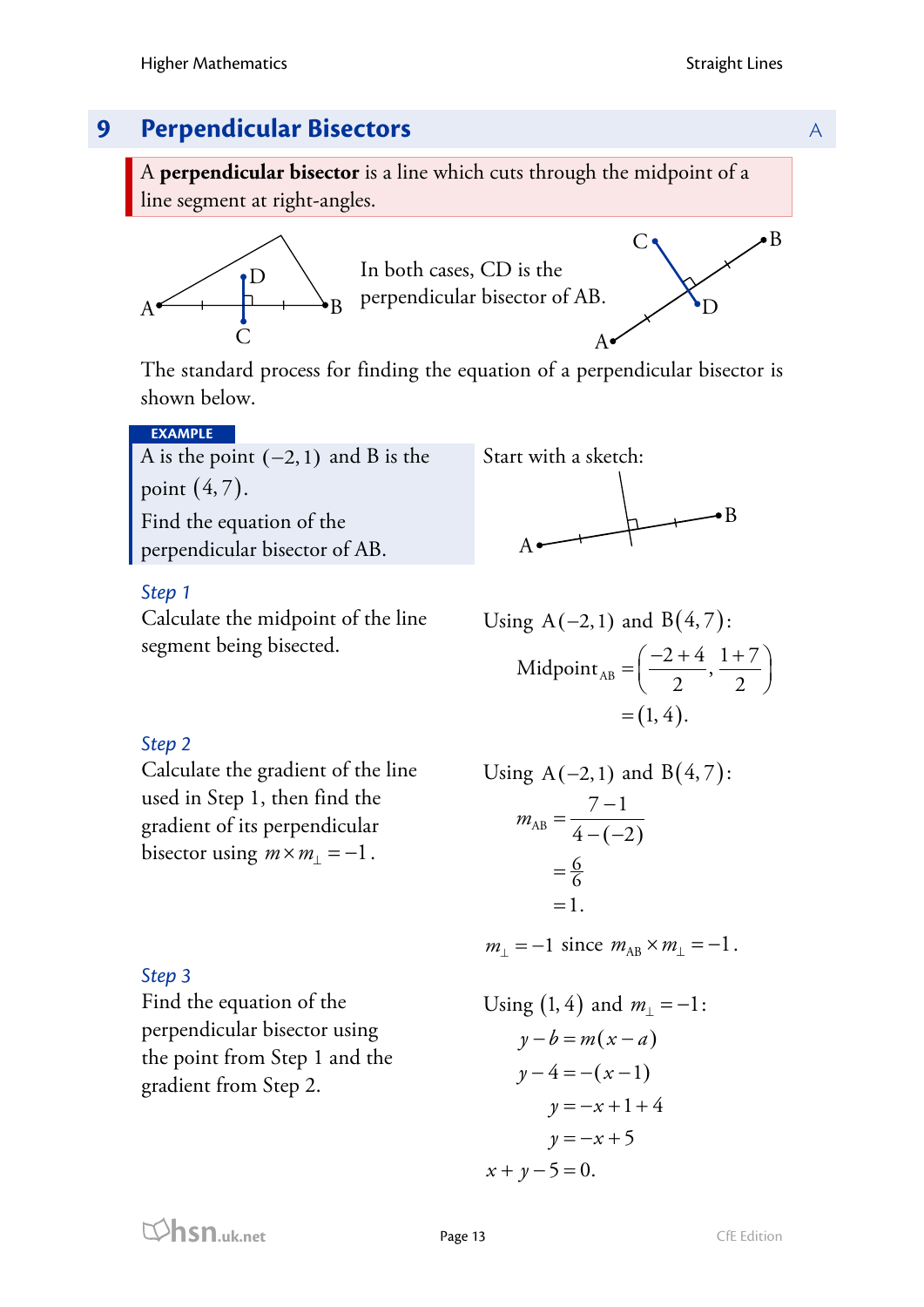# **10 Intersection of Lines** A

Many problems involve lines which intersect (cross each other). Once we have equations for the lines, the problem is to find values for *x* and *y* which satisfy both equations, i.e. solve simultaneous equations.

There are three different techniques and, depending on the form of the equations, one may be more efficient than the others.

We will demonstrate these techniques by finding the point of intersection of the lines with equations  $3y = x + 15$  and  $y = x - 3$ .

# Elimination

This should be a familiar method, and can be used in all cases.

3 15 3 *y x y x* = + = − : 2 18 9. *y y* − = = Put *y* = 9 into : 9 3 12. *x* = + =

So the lines intersect at the point (12, 9).

# Equating

This method can be used when both equations have a common *x*- or *y*coefficient. In this case, both equations have an *x*-coefficient of 1.

Make *x* the subject of both equations:

 $x = 3y - 15$   $x = y + 3.$ Equate:  $3y-15 = y+3$  $2y=18$  $y = 9$ . Substitute  $y = 9$  into:  $y = x - 3$  $x = 9 + 3$  $=12.$ 

So the lines intersect at the point (12, 9).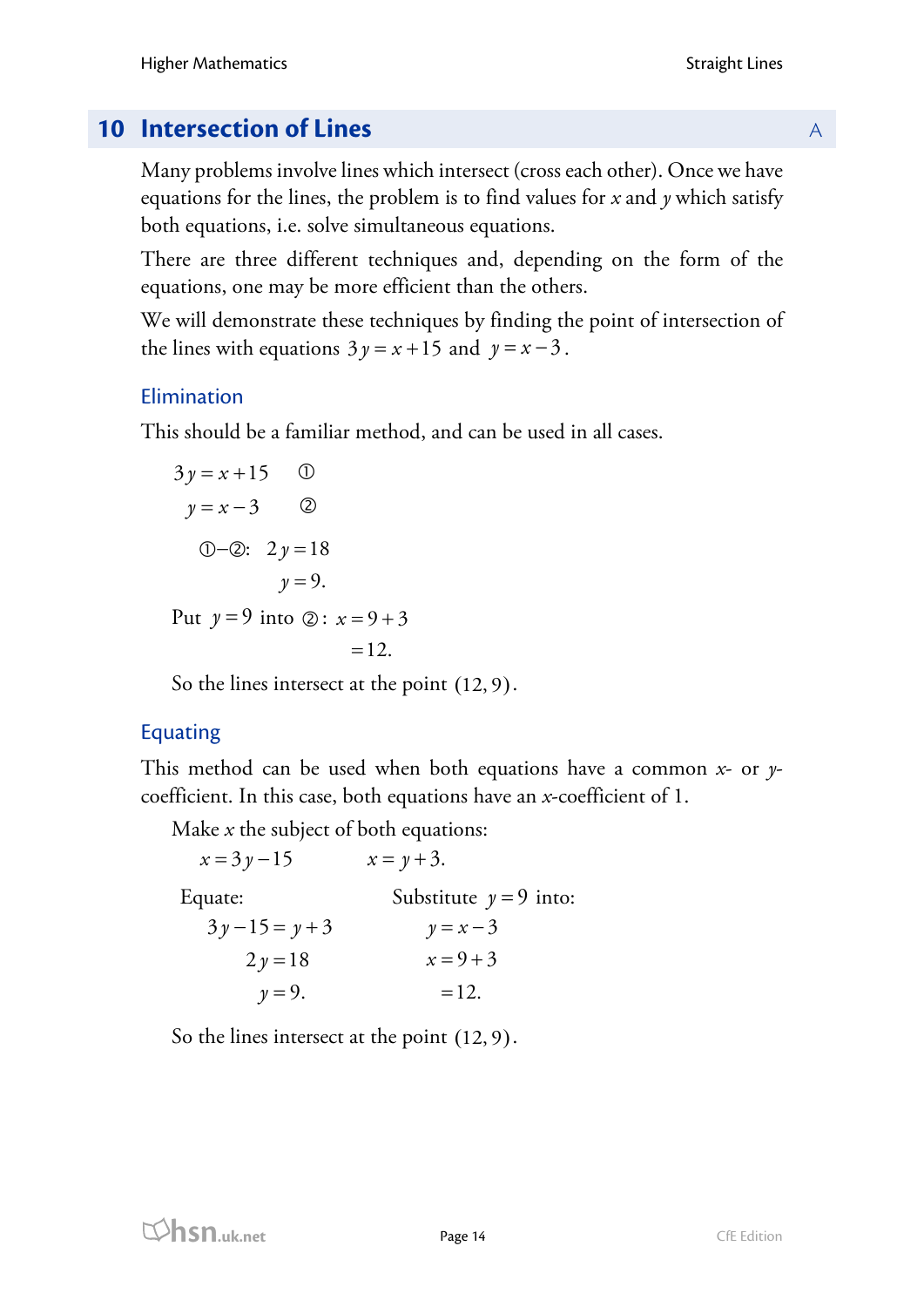# Substitution

This method can be used when one equation has an *x-* or *y*-coefficient of 1 (i.e. just an *x* or *y* with no multiplier).

Substitute  $y = x - 3$  into:  $3(x-3)=x+15$  $3y = x + 15$  $3x - 9 = x + 15$  $2x = 24$  $x = 12.$ Substitute  $x = 12$  into:  $y = x - 3$  $y = 12 - 3$  $= 9.$ 

So the lines intersect at the point (12, 9).

## **EXAMPLE**

1. Find the point of intersection of the lines  $2x - y + 11 = 0$  and  $x + 2y - 7 = 0$ .

Eliminate *y*:

$$
2x - y + 11 = 0 \t\t 0
$$
  

$$
x + 2y - 7 = 0 \t\t 2
$$
  

$$
2 \times 0 + 2: 5x + 15 = 0
$$
  

$$
x = -3.
$$

Put  $x = -3$  into  $\circled{0}$ :  $-6 - y + 11 = 0$ 

$$
y=5.
$$

So the point of intersection is  $(-3,5)$ .

2. Triangle PQR has vertices  $P(8,3)$ , Q (-1,6) and R(2,-3).



- (a) Find the equation of altitude QS.
- (b) Find the equation of median RT.
- (c) Hence find the coordinates of M.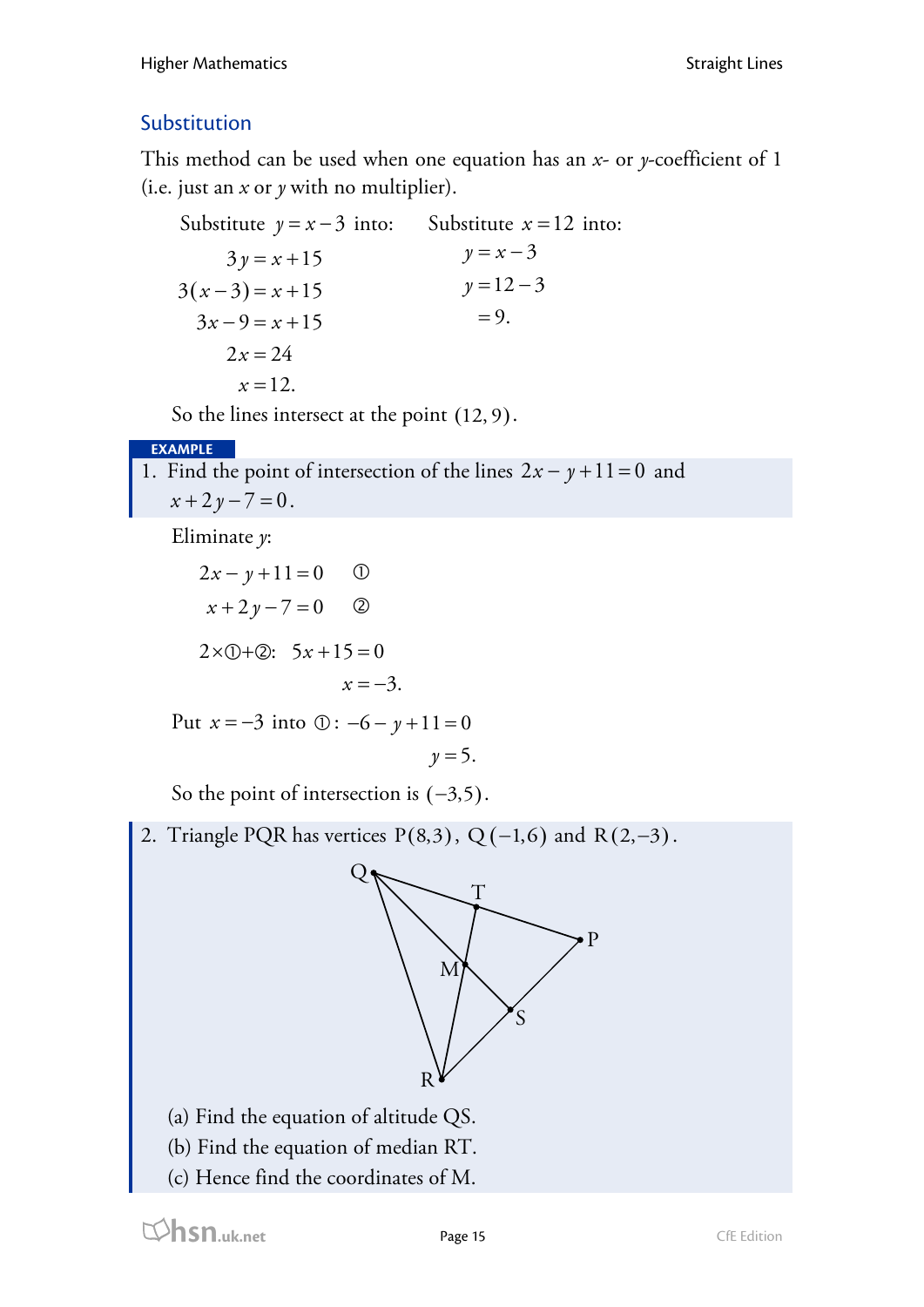(a) Find the gradient of PR:

$$
m_{PR} = \frac{3 - (-3)}{8 - 2} = \frac{6}{6} = 1.
$$

So the gradient of QS is  $m_{\text{QS}} = -1$ , since the  $m_{\text{PR}} \times m_{\text{QS}} = -1$ . Find the equation of QS using Q (−1,6) and  $m_{\text{QS}} = -1$ :

$$
y-6 = -1(x+1)
$$
  
y-6 = -x-1  
x+y-5=0.

(b) Find the coordinates of T, the midpoint of PQ:

$$
T = \left(\frac{8-1}{2}, \frac{3+6}{2}\right) = \left(\frac{7}{2}, \frac{9}{2}\right).
$$

Find the gradient of RT using R(2,-3) and  $T(\frac{7}{2}, \frac{9}{2})$ :

$$
m_{\text{RT}} = \frac{\frac{9}{2} - (-3)}{\frac{7}{2} - 2} = \frac{\frac{15}{2}}{\frac{3}{2}} = \frac{15}{3} = 5.
$$

Find the equation of RT using R(2,-3) and  $m_{\text{RT}} = 5$ :

$$
y+3=5(x-2)
$$

$$
y+3=5x-10
$$

$$
5x-y-13=0.
$$

(c) Now solve the equations simultaneously to find M.

Eliminate *y*:

$$
x + y - 5 = 0 \t\t 0
$$
  
5x - y - 13 = 0 2  
0+2: 6x - 18 = 0  
 $x = 3$ .

Put  $x = 3$  into  $\circled{0}$ :  $3 + y - 5 = 0$ 

 $y = 2.$ 

So the point of intersection is  $M(3,2)$ .

**Note**

This is the standard method for finding the equation of an altitude.

**Note**

This is the standard method for finding the equation of a median.

**Note**

Any of the three techniques could have been used here.